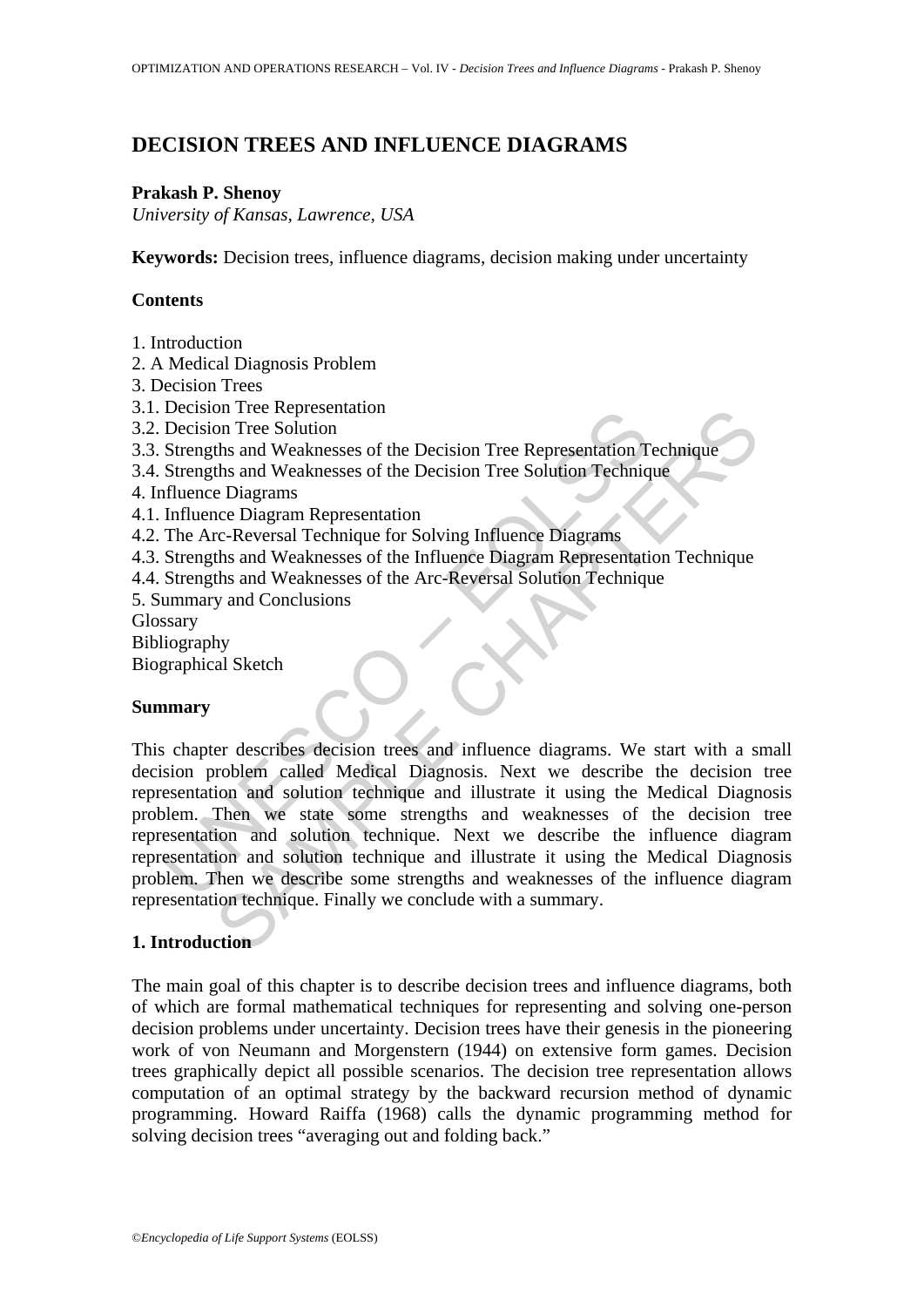Influence diagram is another method for representing and solving decision problems. Influence diagrams were initially proposed by Ron Howard and Jim Matheson (1981) as a method only for representing decision problems. The motivation behind the formulation of influence diagrams was to find a method for representing decision problems without any preprocessing. Subsequently, Scott Olmsted (1983) and Ross Shachter (1986) devised methods for solving influence diagrams directly, without first having to convert influence diagrams to decision trees. In the last decade, influence diagrams have become popular for representing and solving decision problems.

#### **2. A Medical Diagnosis Problem**

ts a decision tree representation such that the number of<br>esentation is less than the product of the cardinalities of the sion and chance variables in the representation, and a decision pr<br>*metric* if it is not asymmetric From the presentation such that the number of scenarios in<br>election tree representation such that the number of scenarios in<br>ion is less than the product of the cardinalities of the state spaces of<br>dchare variables in the In this section, we will state a simple symmetric decision problem that involves Bayesian revision of probabilities (a decision problem is said to be *asymmetric* if there exists a decision tree representation such that the number of scenarios in the representation is less than the product of the cardinalities of the state spaces of the decision and chance variables in the representation, and a decision problem is said to be *symmetric* if it is not asymmetric). This will enable us to show the strengths and weaknesses of the various methods for such problems. A physician is trying to decide on a policy for treating patients suspected of suffering from a disease *D*. *D* causes a pathological state *P* that in turn causes symptom *S* to be exhibited. The physician first observes whether or not a patient is exhibiting symptom *S*. Based on this observation, he/she either treats the patient (for *D* and *P*) or not. The physician's utility function depends on his/her decision to treat or not, the presence or absence of disease *D*, and the presence or absence of pathological state *P*. The prior probability of disease *D* is 10%. For patients known to suffer from *D*, 80% suffer from pathological state *P*. On the other hand, for patients known not to suffer from *D*, 15% suffer from *P*. For patients known to suffer from *P*, 70% exhibit symptom *S*. And for patients known not to suffer from *P*, 20% exhibit symptom *S*. We assume *D* and *S* are probabilistically conditionally independent given *P*. Table 1 shows the physician's utility function.

|                  | Physician's             | <b>States</b>                |                                         |                                  |            |
|------------------|-------------------------|------------------------------|-----------------------------------------|----------------------------------|------------|
| <b>Utilities</b> |                         | Has pathological state $(p)$ |                                         | No pathological state $(\neg p)$ |            |
|                  | $\boldsymbol{\upsilon}$ |                              | Has disease (d)   No disease $(\neg d)$ | Has disease                      | No disease |
|                  |                         |                              |                                         | (d)                              | $\sim d$   |
|                  | Treat $(t)$             |                              |                                         |                                  |            |
| Acts             |                         |                              |                                         |                                  |            |
|                  | Not treat $(\sim t)$    |                              |                                         |                                  |            |

Table 1: The physician's utility function for all act–state pairs

### **3. Decision Trees**

In this section, we describe a decision tree representation and solution of the Medical Diagnosis problem. Also, we describe the strengths and weaknesses of the decision tree representation and solution techniques.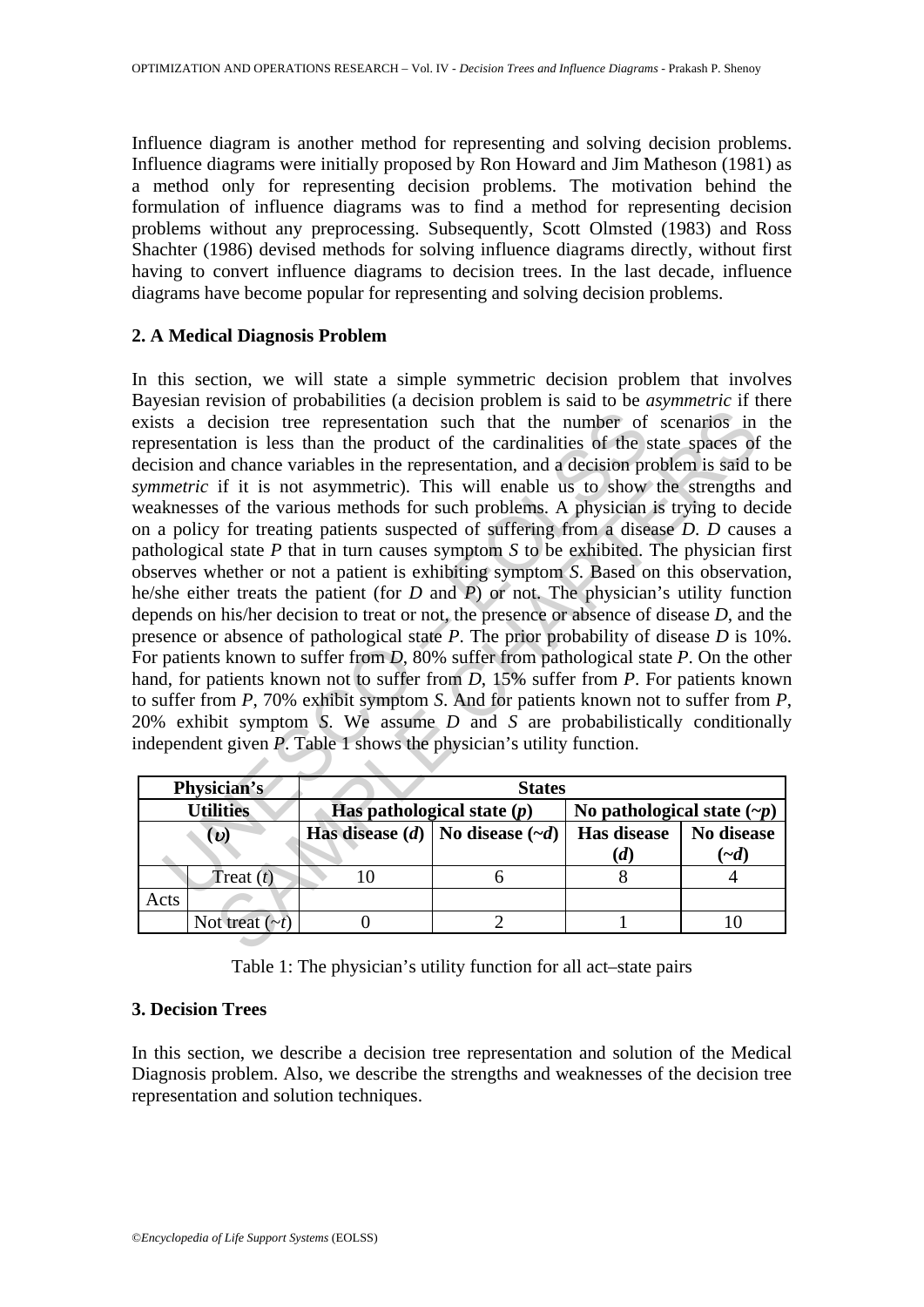#### **3.1. Decision Tree Representation**

Figure 1 shows the preprocessing of probabilities that has to be done before we can complete a decision tree representation of the Medical Diagnosis problem. In the probability tree on the left, we compute the joint probability distribution by multiplying the conditionals. For example,

$$
Pr(d, p, s) = Pr(d) Pr(p|d) Pr(s|p) = (0.10)(0.80)(0.70) = 0.0560.
$$
 (1)

In the probability tree on the right, we compute the desired conditionals by additions and divisions. For example,

$$
Pr(s) = Pr(s, p, d) + Pr(s, p, \sim d) + Pr(s, \sim p, d) + Pr(s, \sim p, \sim d)
$$
  
= 0.0560 + 0.0945 + 0.0040 + 0.1530 = 0.3075,  

$$
Pr(p|s) = \frac{Pr(s, p)}{Pr(s)} = \frac{Pr(s, p, d) + Pr(s, p, \sim d)}{Pr(s)} = \frac{0.0560 + 0.0945}{0.3075} = 0.4894,
$$
 (2)

and

$$
Pr(d|s, p) = \frac{Pr(s, p, d)}{Pr(s, p)} = \frac{Pr(s, p, d)}{Pr(s, p, d) + Pr(s, p, \sim d)} = \frac{0.0560}{0.0560 + 0.0945} = 0.3721. \tag{3}
$$



Figure 1: The preprocessing of probabilities in the Medical Diagnosis problem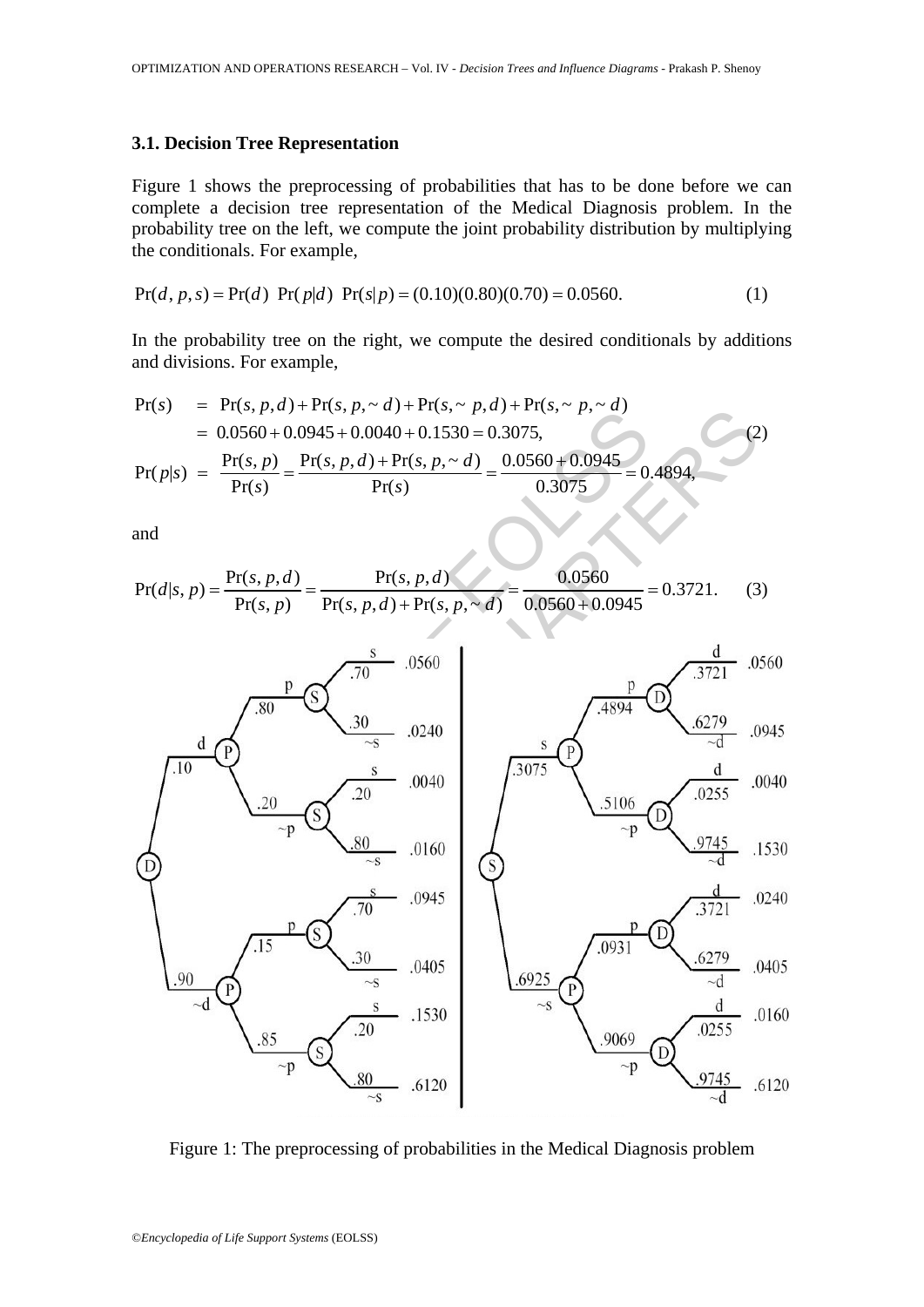Figure 2 shows a complete decision tree representation of the Medical Diagnosis problem. Each path from the root node to a leaf node represents a *scenario*. This tree has 16 scenarios. A decision problem is said to be *asymmetric* if there exists a decision tree representation such that the number of scenarios in the decision tree representation is less than the product of the cardinalities of the states spaces of the chance and decision variables in the problem. The *Medical Diagnosis* problem is symmetric since the number of scenarios is  $16 = |\Theta_s||\Theta_r||\Theta_p||= 2 \cdot 2 \cdot 2 \cdot 2$  ( $\Theta_s$  denotes the set of all possible values of *S* and  $|\Theta_s|$  denotes its cardinality).



Figure 2: A decision tree representation of the Medical Diagnosis problem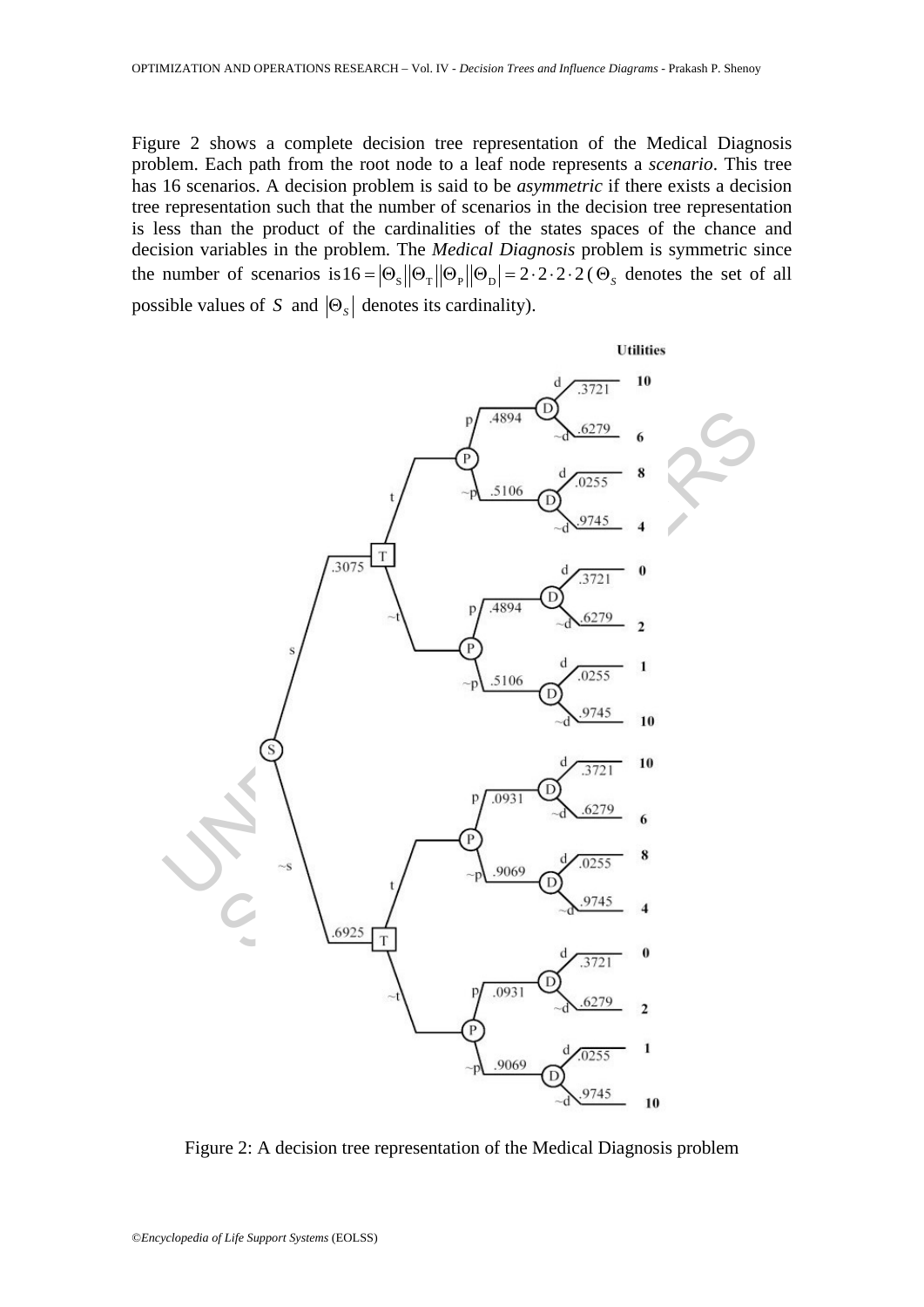



TO ACCESS ALL THE **19 PAGES** OF THIS CHAPTER, Visit[: http://www.eolss.net/Eolss-sampleAllChapter.aspx](https://www.eolss.net/ebooklib/sc_cart.aspx?File=E6-05-06-06)

- - -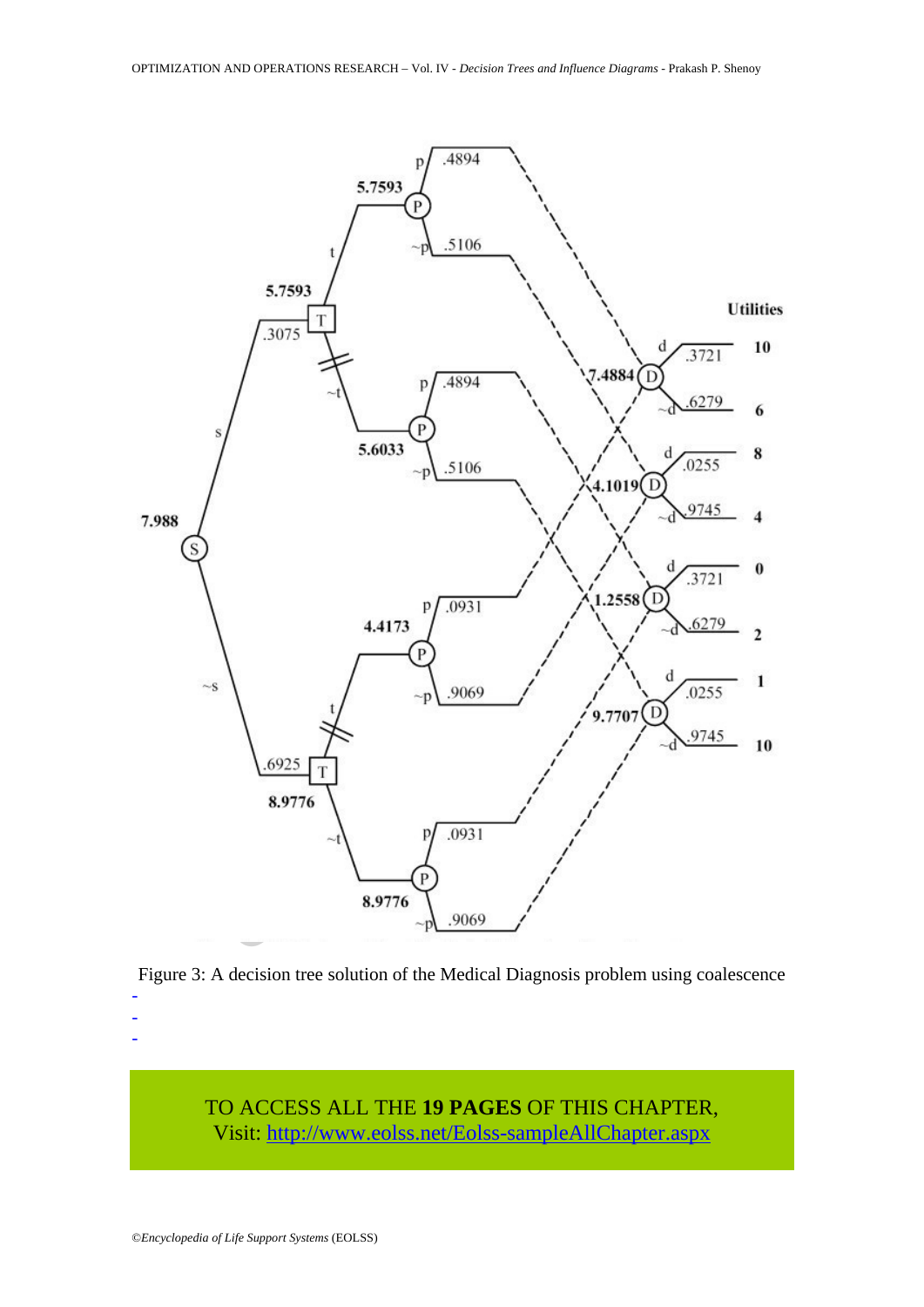#### **Bibliography**

Bertele U. and Brioschi F. (1972). *Nonserial Dynamic Programming*. 235 pp. New York: Academic Press. [This is the basic reference for dynamic programming, an optimization technique based on divide and conquer philosophy.]

Bielza C. and Shenoy P.P. (1999). A comparison of graphical techniques for asymmetric decision problems. *Management Science*. **45** (11), 1552−1569. [This paper compares four different graphical techniques for representation and solution of asymmetric decision problems.]

Howard R. A. and Matheson J.E. (1981). Influence diagrams. *The Principles and Applications of Decision Analysis*. (ed. R.A. Howard and J.E. Matheson. 1984). **2**, 719−762. Menlo Park, CA: Strategic Decisions Group, [This is the seminal paper that introduced the influence diagrams representation technique.]

Olmsted S.M. (1983). *On Representing And Solving Decision Problems*. Ph.D. dissertation, 112 pp., Department of Engineering–Economic Systems, Stanford University. [This Ph.D. dissertation is the first one to suggest a technique for solving influence diagrams directly, without first converting an influence diagram to a decision tree.]

Pearl J. (1986). Fusion, propagation and structuring in belief networks. *Artificial Intelligence*. **29**, 241– 288. [This paper describes Bayes nets and a d-separation property of Bayes nets that can be used for detecting conditional independence properties of the joint probability distribution encoded by it.]

Raiffa H. (1968). *Decision Analysis: Introductory Lectures on Choices Under Uncertainty*, 312 pp. Reading, MA: Addison-Wesley. [This is the basic reference for decision trees.]

Shachter R.D. (1986). Evaluating influence diagrams. *Operations Research*. **34**, 871−882. [This paper is widely cited for describing Olmsted's influence diagram solution technique on a sound mathematical footing.]

Shenoy P.P. (1992). Valuation-based systems for Bayesian decision analysis. *Operations Research*. **40** (3), 463−484. [This paper describes a valuation-based systems approach to representing and solving decision problems.]

Shenoy P.P. (1994). A comparison of graphical techniques for decision analysis. *European Journal of Operational Research*. **78** (1), 1−21. [This paper compares decision trees, influence diagrams and valuation networks.]

and the statement of expansion of potential product of expansion of expansion of the statement of expansion of decision tree.]<br>
I. (1986). Fusion, propagation and structuring in belief networks. *Artificial*<br>
(This paper d Fragmetiving-actomination crystems, standout conversing; (rins rins.) cassociation is a technique for solving influence diagrams directly, without first converting an influence disconner and a d-separation property of Bay Tatman J.A. and Shachter R.D. (1990). Dynamic programming and influence diagrams. *IEEE Transactions on Systems, Man, and Cybernetics*. **20** (2), 365−379. [This paper describes solution of influence diagram when the joint utility function factors into several smaller functions.]

von Neumann J. and Morgenstern O. (1944). *Theory of Games and Economic Behavior*. 1st edition. 648 pp. New York: John Wiley & Sons. [This path-breaking treatise on game theory is the foundation for decision trees representation technique.]

#### **Biographical Sketch**

**Prakash P. Shenoy** is the Ronald G. Harper Distinguished Professor of Artificial Intelligence in Business, University of Kansas at Lawrence. He received a B.Tech.. in Mechanical Engineering from the Indian Institute of Technology, Bombay, India, in 1973, and an M.S. and a Ph.D. in Operations Research from Cornell University in 1975 and 1977 respectively. His research interests are in the areas of artificial intelligence and decision sciences. He has published many articles on management of uncertainty in expert systems, decision analysis, and the mathematical theory of games. His articles have appeared in journals such as *Operations Research, Management Science*, *Artificial Intelligence*, and *International Journal of Approximate Reasoning*. He has received several research grants from the Database and Expert Systems (DES), and Decision, Risk and Management Science (DRMS) programs of the National Science Foundation, the Research Opportunities in Auditing program of the Peat Marwick Main Foundation, the Higher Education Academic Development Donations program of Apple Computer, Inc., and the Information Sciences Department of Hughes Research Laboratories. He served as the North-American editor of *International Journal of Uncertainty, Fuzziness and Knowledge-Based Systems*, and as an